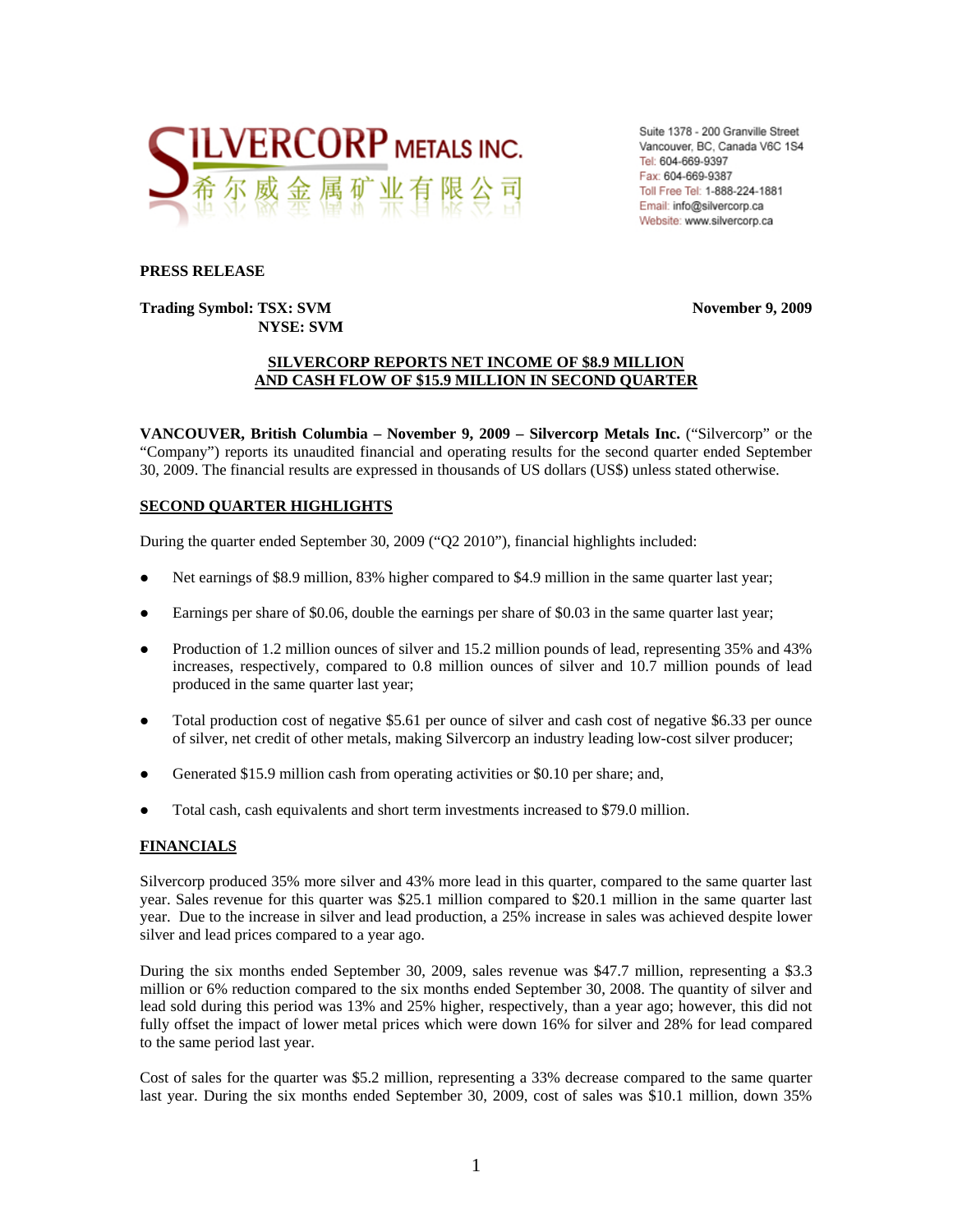compared to a year ago. The cost reduction is a reflection of improved operational and cost control, and also due to the low mine production in TLP, LM and HPG mines.

Gross profit margin this quarter improved to 76% from 51% in the same quarter last year. The consolidated net income for this quarter was \$8.9 million or \$0.06 per share, representing an increase of 83% compared to \$4.9 million or \$0.03 per share in the same quarter last year.

For the six months ended September 30, 2009 and 2008, gross profit margin was 75% and 62%, respectively. Net income for the six months ended September 30, 2009 and 2008 were \$16.4 million or \$0.10 per share and \$16.5 million or \$0.11 per share, respectively.

Cash and cash equivalents plus short-term investments increased by \$13.6 million to \$79.0 million since March 31, 2009 (\$65.4 million). The 21% increase is mainly due to \$26.3 million cash generated by operating activities, offset by \$8.5 million of capital expenditures and \$5.5 million of cash dividend payments.

#### **OPERATIONS**

Silvercorp mined 102,461 tonnes of ore during the second quarter, 22,073 tonnes less than the same quarter last year, as operations at the TLP, LM and HPG mines were still in the ramping up stage.

During the quarter, production was primarily from the Company's flagship Ying Mine where 83,263 tonnes of ore was mined, 13% higher than the same quarter last year. Silver head grades at the Ying Mine improved to 453 g/t from 331 g/t in the prior year period. However, silver head grade decreased from 488  $g/t$  last quarter, as mining was at a broken zone, causing higher dilution during the quarter.

Cash cost per ounce of silver for the second quarter improved to negative \$6.24, compared with negative \$5.14 per ounce of silver in the same quarter last year. This is also an improvement from the prior quarter cash cost of negative \$5.00 per ounce. The improvement in cash cost per ounce of silver was mainly driven by higher realized by-products prices.

|                                              | Q2 2010   | Q1 2010      | O <sub>4</sub> 2009 | Q3 2009       | Q2 2009     |
|----------------------------------------------|-----------|--------------|---------------------|---------------|-------------|
|                                              | 30-Sep-09 | $30$ -Jun-09 | 31-Mar-09           | $31 - Dec-08$ | $30-Sep-08$ |
| <b>Ores Mined</b> (tonne)                    |           |              |                     |               |             |
| <b>Direct Smelting Ores</b> (tonne)          | 3,550     | 3,773        | 2,610               | 3,114         | 2,387       |
| Ores to be milled (tonne)                    | 79,713    | 82,475       | 55,232              | 77,968        | 71,456      |
|                                              | 83,263    | 86,248       | 57,842              | 81,082        | 73,843      |
| <b>Run of Mine Ores (tonne)</b>              |           |              |                     |               |             |
| <b>Direct Smelting Ores</b> (tonne)          | 3,550     | 3,773        | 2,726               | 3,114         | 2,387       |
| <b>Ores Milled</b> (tonne)                   | 80,657    | 77,330       | 60,167              | 70,854        | 69,493      |
|                                              | 84,207    | 81,103       | 62,893              | 73,968        | 71,880      |
| <b>Head Grades of Run of Mine Ores</b>       |           |              |                     |               |             |
| <b>Silver</b> (gram/tonne)                   | 452.5     | 488.1        | 486.7               | 420.2         | 331.2       |
| <b>Lead</b> $(%$                             | 8.1       | 9.1          | 9.1                 | 7.7           | 6.0         |
| Zinc $(%$                                    | 3.0       | 3.1          | 3.1                 | 2.6           | 2.5         |
| <b>Recovery Rate of the Run of Mine Ores</b> |           |              |                     |               |             |
| Silver $(%$                                  | 92.8      | 93.3         | 93.1                | 92.9          | 91.3        |
| <b>Lead</b> $(%$                             | 96.6      | 96.5         | 97.2                | 96.7          | 95.6        |
| Zinc $(%$                                    | 71.2      | 76.3         | 69.4                | 78.1          | 68.2        |
| <b>Cash Mining cost</b> ( $$per$ tonne)      | 46.16     | 42.27        | 45.44               | 45.10         | 55.71       |

The operating results for the past five quarters at the **Ying Mine** are summarized as follows: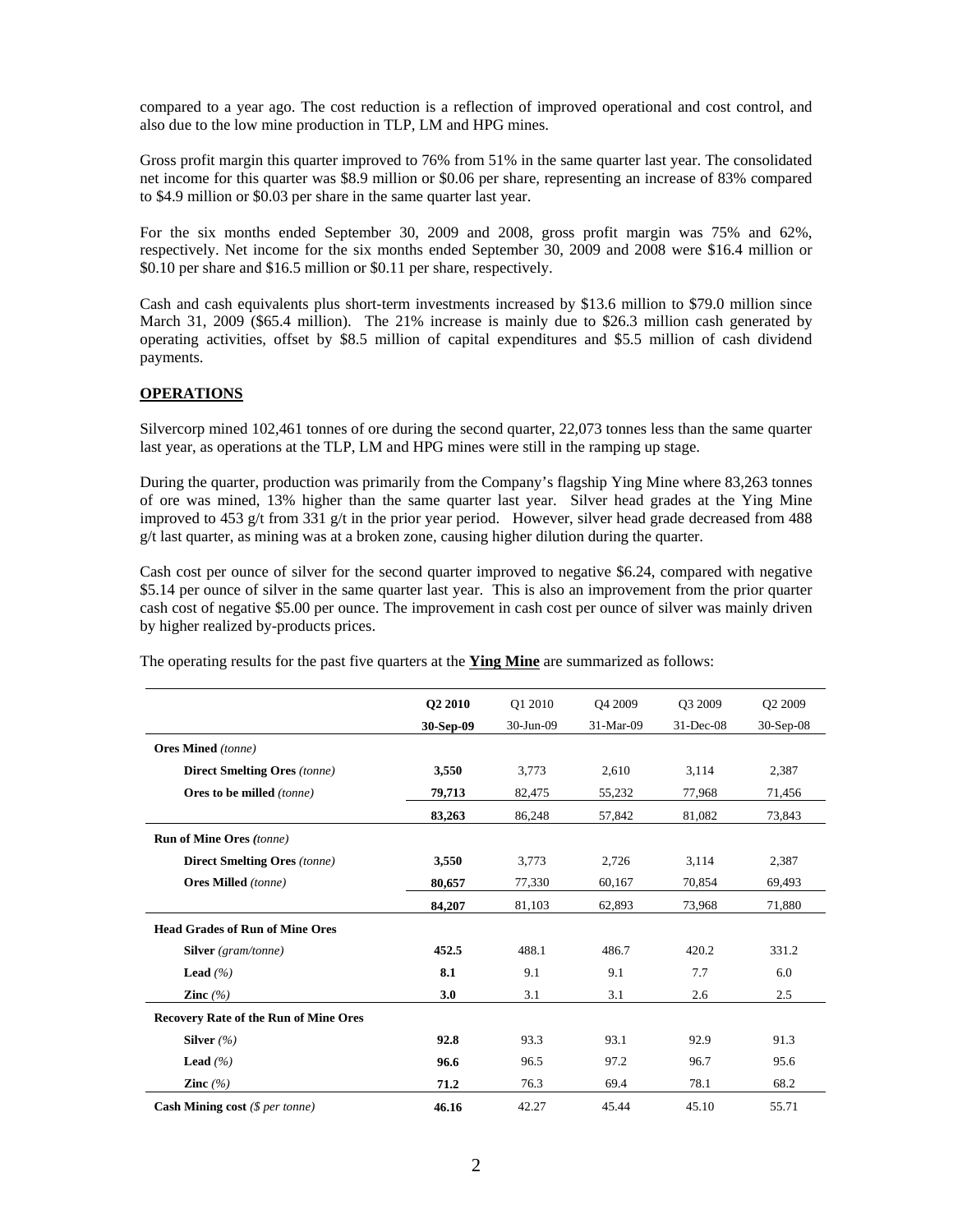| <b>Total Mining cost</b> (\$ per tonne)                                          | 54.71  | 52.70  | 58.71  | 61.60  | 72.86  |
|----------------------------------------------------------------------------------|--------|--------|--------|--------|--------|
| <b>Cash Milling cost</b> $(\$ per tonne)$                                        | 9.19   | 10.84  | 10.57  | 10.32  | 11.24  |
| <b>Total Milling cost</b> ( $\$$ per tonne)                                      | 10.16  | 11.74  | 11.76  | 11.24  | 12.24  |
| Ounce of Silver.<br>Cost<br>Production<br>per<br>adjusted for by-product credits | (5.51) | (4.19) | (3.24) | 0.18   | (3.44) |
| Cash Cost per Ounce of Silver, adjusted for<br>by-product credits                | (6.24) | (5.00) | (3.62) | (1.39) | (5.14) |

### **NSR PRICES**

The Net Smelter Return (NSR) prices (net of 17% value added tax) for the past five quarters are as follows:

|                         | For the quarters ended |                     |                   |                      |                       |  |  |  |  |  |
|-------------------------|------------------------|---------------------|-------------------|----------------------|-----------------------|--|--|--|--|--|
|                         | September 30,<br>2009  | June $30$ ,<br>2009 | March 31,<br>2009 | December 31,<br>2008 | September 30,<br>2008 |  |  |  |  |  |
| Silver (US\$/oz)        | 10.99                  | 9.89                | 8.68              | 7.34                 | 11.99                 |  |  |  |  |  |
| Gold (US\$/oz)          | 627                    | 573                 | 648               | 449                  | 618                   |  |  |  |  |  |
| Lead (US\$/lb)          | 0.67                   | 0.56                | 0.52              | 0.41                 | 0.81                  |  |  |  |  |  |
| $\text{Zinc}$ (US\$/lb) | 0.53                   | 0.46                | 0.37              | 0.28                 | 0.41                  |  |  |  |  |  |

Compared to the quarter ended June 30, 2009, the NSR prices for silver, lead and zinc all increased as a result of improved quoted metal prices and reduced smelter charges. NSR prices of silver and lead was approximately 85% of quoted Shanghai metal prices, excluding the 17% value added tax.

#### **OUTLOOK**

For the remainder of fiscal year 2010, the Company's production outlook is 204,000 tonnes, of which 160,000 tonnes will be mined from the Ying mine and 44,000 tonnes will come from the HPG, TLP and LM mines combined. This will bring total production for the entire fiscal year to 410,000 tonnes, in-line with the Company's annual production forecast.

At the Ying Mine, the Company produced 2.2 million ounces of silver, 29 million pounds of lead and 7 million pounds of zinc for the six months ended September 30, 2009. As the actual metal production exceeded our forecasts for the first half of fiscal year 2010, the Company is revising its annual production forecast for the Ying Mine to 4.5 million ounces of silver, 58 million pounds of lead and 14 million pounds of zinc.

The Company will continue to focus on mine development at the TLP, LM and HPG mines, where development activities were partially resumed in May 2009. Through the extraction of by-product ores during mine development from these three mines, the Company expects an additional 0.2 million to 0.5 million ounces of silver to be produced from these mines for the remainder of the year, bringing consolidated silver production for the entire fiscal year to 4.7 million to 5.0 million ounces.

For the second half of fiscal 2010, capital expenditures are budgeted at \$8 million, of which \$5 million will be used for exploration drilling and development at the Ying mine and \$3 million for exploration drilling and mine development at the TLP, LM and HPG mines. The Company is also carrying out a regional IP geophysics program at the Ying Mining Camp with the aim of defining drill targets outside the current mining areas.

At the GC project in Guangdong Province, China, the Company is currently focusing on permitting and design for mine and mill construction. For the second half of fiscal year 2010, the Company has budgeted approximately \$3 million for the GC project.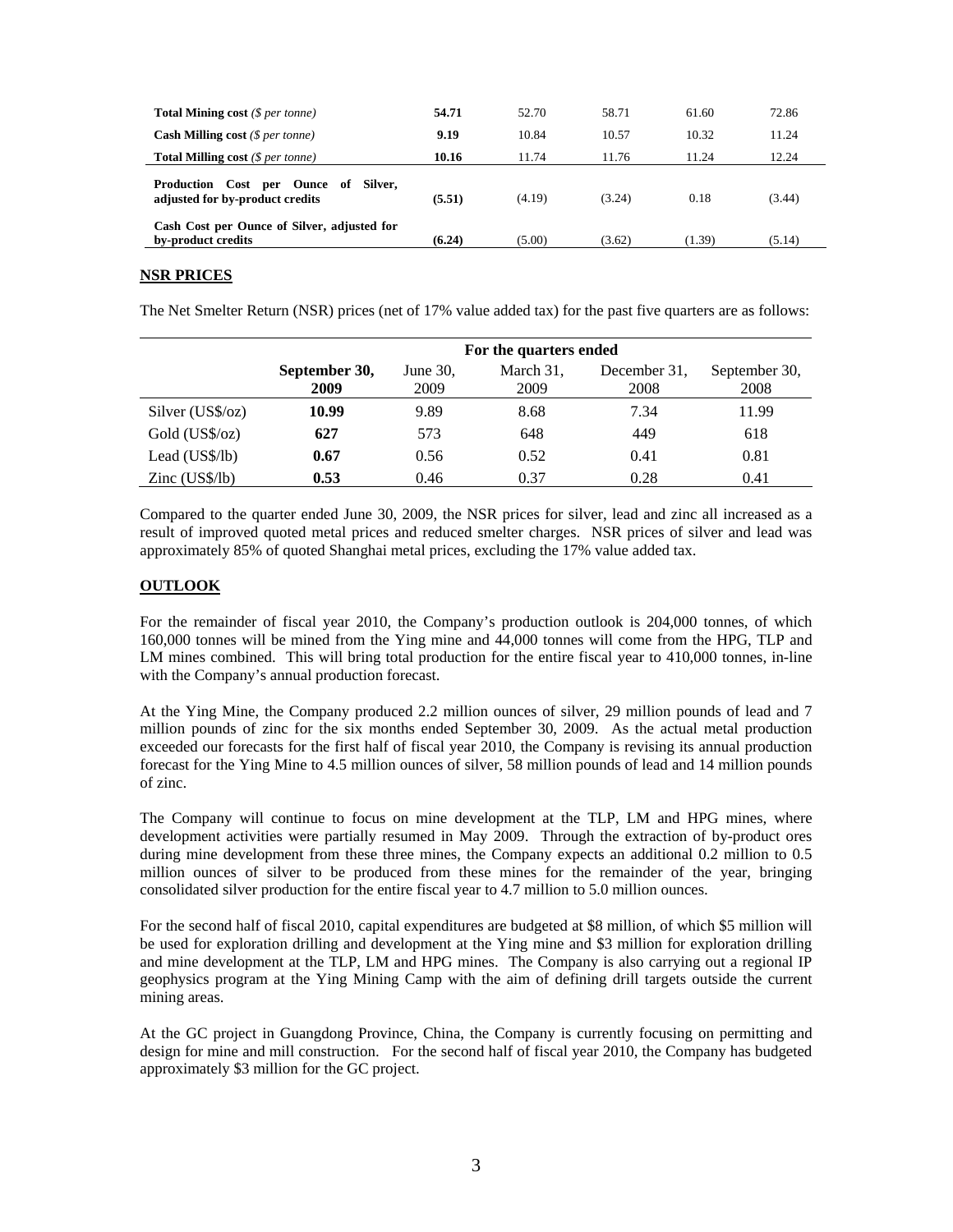Silvercorp continues to pursue future growth opportunities by carrying out an aggressive exploration program within the existing exploration and mining permit areas and seeking out acquisitions projects in China and other jurisdictions.

### **CONFERENCE CALL AND WEBCAST INFORMATION**

|                                                        | A conference call and live audio webcast to discuss these results is scheduled as follows: |
|--------------------------------------------------------|--------------------------------------------------------------------------------------------|
| Date:                                                  | Tuesday, November 10, 2009                                                                 |
| Time:                                                  | $9:00$ am PT $(12:00$ noon ET)                                                             |
| Dial-In Number:                                        | 1-612-288-0329                                                                             |
| Live audio webcast:                                    | www.silvercorp.ca (click on the link on the home page)                                     |
| Playback webcast can be accessed at: www.silvercorp.ca |                                                                                            |

#### **About Silvercorp Metals Inc.**

Silvercorp Metals Inc., China's largest primary silver producer, is engaged in the acquisition, exploration and development of silver related mineral properties located in the People's Republic of China ("China"). Silvercorp Metals Inc. is operating and developing four Silver-Lead-Zinc mines at the highly profitable Ying Mining Camp, Henan Province, China. Silvercorp is also applying for a mining permit at its 95% owned GC & SMT property to profitably mine and produce silver, lead and zinc in Guangdong Province, China. The Company's common shares are included as a component of the S&P/TSX Composite and the S&P/TSX Global Mining Indexes.

**For further information:** SILVERCORP METALS INC., Rui Feng, Chairman & CEO and Lorne Waldman, Corporate Secretary, Phone: (604) 669-9397, Fax: (604) 669-9387, Toll Free 1(888) 224-1881, Email: info@silvercorp.ca, Website: www.silvercorp.ca.

#### **CAUTIONARY DISCLAIMER -- FORWARD LOOKING STATEMENTS**

Statements in this press release other than purely historical factual information, including statements relating to mineral resources and reserves, or the Company's future plans and objectives, or expected production levels, exploration, head grades, recovery rates, cash flows, acquisitions, and capital expenditures constitute forward-looking statements. Forward-looking statements are based on numerous assumptions and are subject to all of the risks and uncertainties inherent in the Company's business, including risks inherent in mineral exploration, development, and mining. Production projections are based not on mineral reserves but on mineral resources which do not have demonstrated economic viability. There can be no assurance that such forward-looking statements, including those in the outlook section, will prove to be accurate, as actual results and future events could differ materially from those anticipated in such statements. Accordingly, readers should not place undue reliance on such statements. *Except in accordance with applicable securities laws, the Company expressly disclaims any obligation to update any forward-looking statements or forward-looking statements that are incorporated by reference herein.*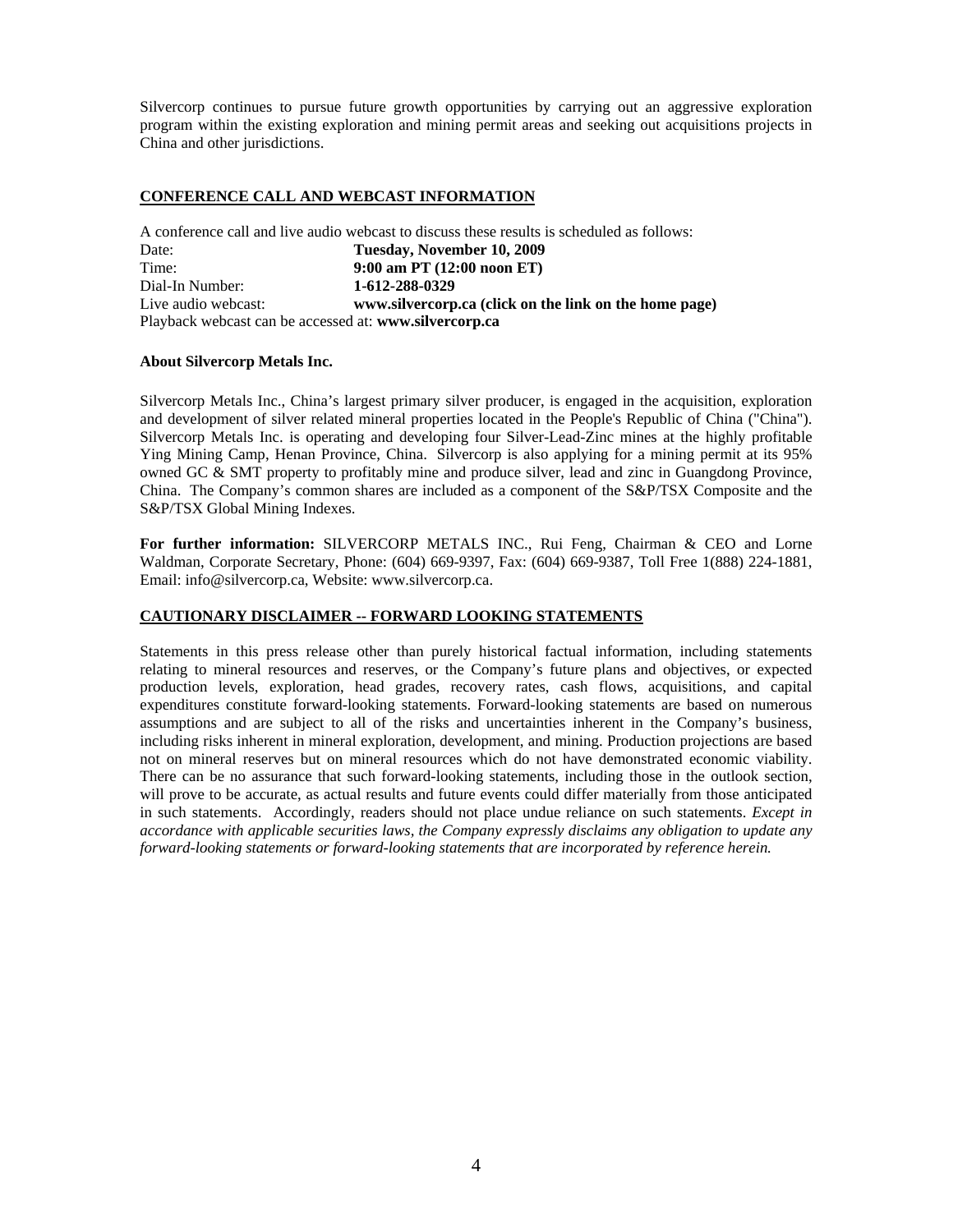### **Unaudited Consolidated Balance Sheets**

*(Expressed in thousands of U.S. dollars)* 

|                                               | <b>September 30, 2009</b> | March 31, 2009          |           |
|-----------------------------------------------|---------------------------|-------------------------|-----------|
| <b>ASSETS</b>                                 |                           |                         |           |
| <b>Current Assets</b>                         |                           |                         |           |
| Cash and cash equivalents                     | \$                        | 49,816<br>-S            | 41,470    |
| Short term investments                        |                           | 29,203                  | 23,962    |
| Restricted cash                               |                           |                         | 732       |
| Accounts receivable, prepaids and deposits    |                           | 2,434                   | 2,933     |
| Inventories                                   |                           | 3,952                   | 1,529     |
| Current portion of future income tax assets   |                           |                         | 143       |
| Amounts due from related parties              |                           | 362                     | 249       |
|                                               |                           | 85,767                  | 71,018    |
| Long term prepaids                            |                           | 2,091                   | 1,058     |
| Long term investments                         |                           | 14,334                  | 12,186    |
| <b>Restricted cash</b>                        |                           |                         | 293       |
| Property, plant and equipment                 |                           | 28,256                  | 29,072    |
| Mineral rights and properties                 |                           | 107,144                 | 89,413    |
| <b>Future income tax assets</b>               |                           | 2,109                   | 2,162     |
|                                               | \$                        | 239,701<br>$\mathbb{S}$ | 205,202   |
| <b>LIABILITIES</b>                            |                           |                         |           |
| <b>Current Liabilities</b>                    |                           |                         |           |
| Accounts payable and accrued liabilities      | \$                        | 8,740<br>\$             | 8,533     |
| Deposits received                             |                           | 3,054                   | 1,290     |
| Bank loan and notes payable                   |                           | 2,929                   | 658       |
| Dividends payable                             |                           | 3,020                   | 2,564     |
| Income tax payable                            |                           | 910                     | 3,041     |
| Amounts due to related parties                |                           | 4,014                   | 7,353     |
|                                               |                           | 22,667                  | 23,439    |
| <b>Future income tax liabilities</b>          |                           | 19,720                  | 19,678    |
| <b>Asset retirement obligations</b>           |                           | 2,092                   | 2,029     |
|                                               |                           | 44,479                  | 45,146    |
| Non-controlling interests                     |                           | 13,998                  | 7,610     |
| <b>SHAREHOLDERS' EQUITY</b>                   |                           |                         |           |
| Share capital                                 |                           | 135,718                 | 135,604   |
| <b>Contributed surplus</b>                    |                           | 4,606                   | 3,764     |
| <b>Reserves</b>                               |                           | 31,893                  | 31,893    |
| Accumulated other comprehensive income (loss) |                           | 7,065                   | (10, 167) |
| <b>Retained earnings (Deficits)</b>           |                           | 1,942                   | (8,648)   |
|                                               |                           | 181,224                 | 152,446   |
|                                               |                           |                         |           |
|                                               | \$                        | 239,701 \$              | 205,202   |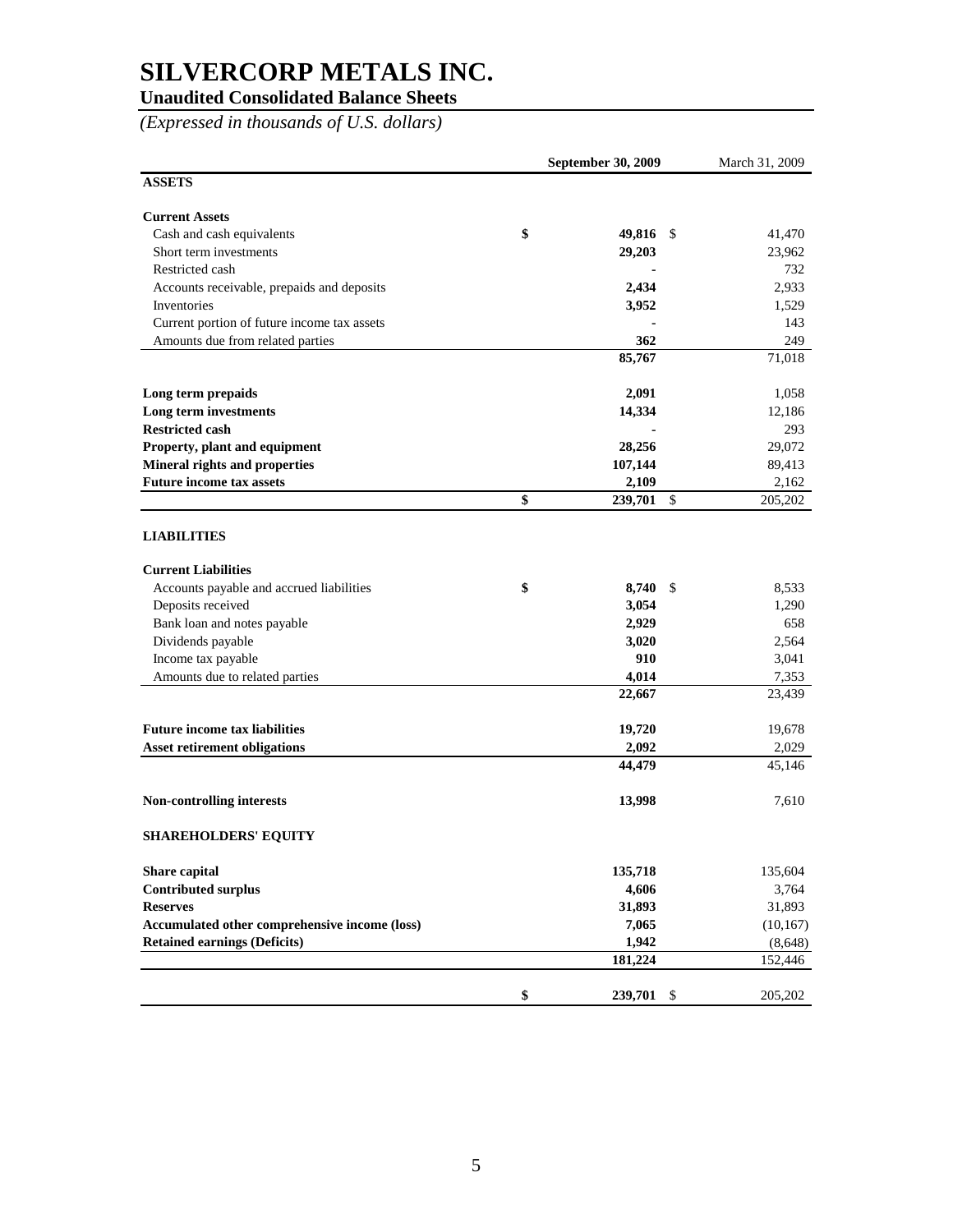### **Unaudited Consolidated Statement of Operations**

*(Expressed in thousands of U.S. dollars, except for share and per share figures)* 

|                                                              | Three months ended September 30, |                | Six months ended September 30, |             |  |  |
|--------------------------------------------------------------|----------------------------------|----------------|--------------------------------|-------------|--|--|
|                                                              | 2009                             | 2008           | 2009                           | 2008        |  |  |
| <b>Sales</b>                                                 | \$<br>25,085<br>S                | \$<br>20,103   | 47,657<br>\$                   | 50,962      |  |  |
| <b>Cost of sales</b>                                         | 5,173                            | 7,668          | 10,145                         | 15,607      |  |  |
| <b>Amortization and depletion</b>                            | 824                              | 2,201          | 1,753                          | 3,769       |  |  |
|                                                              | 5,997                            | 9,869          | 11,898                         | 19,376      |  |  |
| <b>Gross profit</b>                                          | 19,088                           | 10,234         | 35,759                         | 31,586      |  |  |
| <b>Expenses</b>                                              |                                  |                |                                |             |  |  |
| Accretion of asset retirement obligations                    | 31                               | 42             | 62                             | 61          |  |  |
| Amortization                                                 | 168                              | 147            | 370                            | 441         |  |  |
| Foreign exchange loss (gain)                                 | 82                               | (3,150)        | (1, 434)                       | (3,031)     |  |  |
| General exploration and property investigation expenses      | 959                              | 1,150          | 3,266                          | 1,630       |  |  |
| Impairment charges and bad debt (recovery)                   | (79)                             |                | 698                            |             |  |  |
| Investor relations                                           | 110                              | 259            | 181                            | 354         |  |  |
| General and administrative                                   | 1,807                            | 2,299          | 4,532                          | 5,247       |  |  |
| Professional fees                                            | 663                              | 884            | 1,238                          | 1,174       |  |  |
|                                                              | 3,741                            | 1,631          | 8,913                          | 5,876       |  |  |
|                                                              | 15,347                           | 8,603          | 26,846                         | 25,710      |  |  |
| Other income and expenses                                    |                                  |                |                                |             |  |  |
| Equity loss in investment                                    | (136)                            | (1,240)        | (218)                          | (1,444)     |  |  |
| Loss on disposal of property, plant and equipment            | (871)                            |                | (1,127)                        | (10)        |  |  |
| Loss on held for trading securities                          | (11)                             | $\blacksquare$ | (11)                           |             |  |  |
| Interest income                                              | 160                              | 243            | 398                            | 1,020       |  |  |
| Other income                                                 | 53                               | 87             | 213                            | 116         |  |  |
|                                                              | (805)                            | (910)          | (745)                          | (318)       |  |  |
| Income before income taxes and non-controlling interests     | 14,542                           | 7,693          | 26,101                         | 25,392      |  |  |
| Income tax expense (recovery)                                |                                  |                |                                |             |  |  |
| Current                                                      | 1,940                            | 1,365          | 3,518                          | 3,404       |  |  |
| Future                                                       | 412                              | (235)          | 226                            | (388)       |  |  |
|                                                              | 2,352                            | 1,130          | 3,744                          | 3,016       |  |  |
| Income before non-controlling interests                      | 12,190                           | 6,563          | 22,357                         | 22,376      |  |  |
| <b>Non-controlling interests</b>                             | (3,297)                          | (1,706)        | (5,977)                        | (5,918)     |  |  |
| Net income                                                   | \$<br>8,893<br>\$                | 4,857<br>-\$   | 16,380<br>\$                   | 16,458      |  |  |
| Basic earnings per share                                     | \$<br>\$<br>0.06                 | 0.03<br>\$     | 0.10<br>\$                     | 0.11        |  |  |
| Diluted earnings per share                                   | \$<br>$\mathbf S$<br>0.05        | 0.03<br>\$     | \$<br>0.10                     | 0.11        |  |  |
| <b>Weighted Average Number of Shares Outstanding - Basic</b> | 161,590,262                      | 152,954,124    | 161,588,640                    | 151,796,726 |  |  |
| Weighted Average Number of Shares Outstanding - Diluted      | 163.359.824                      | 154.451.515    | 162.923.835                    | 153,305,544 |  |  |
|                                                              |                                  |                |                                |             |  |  |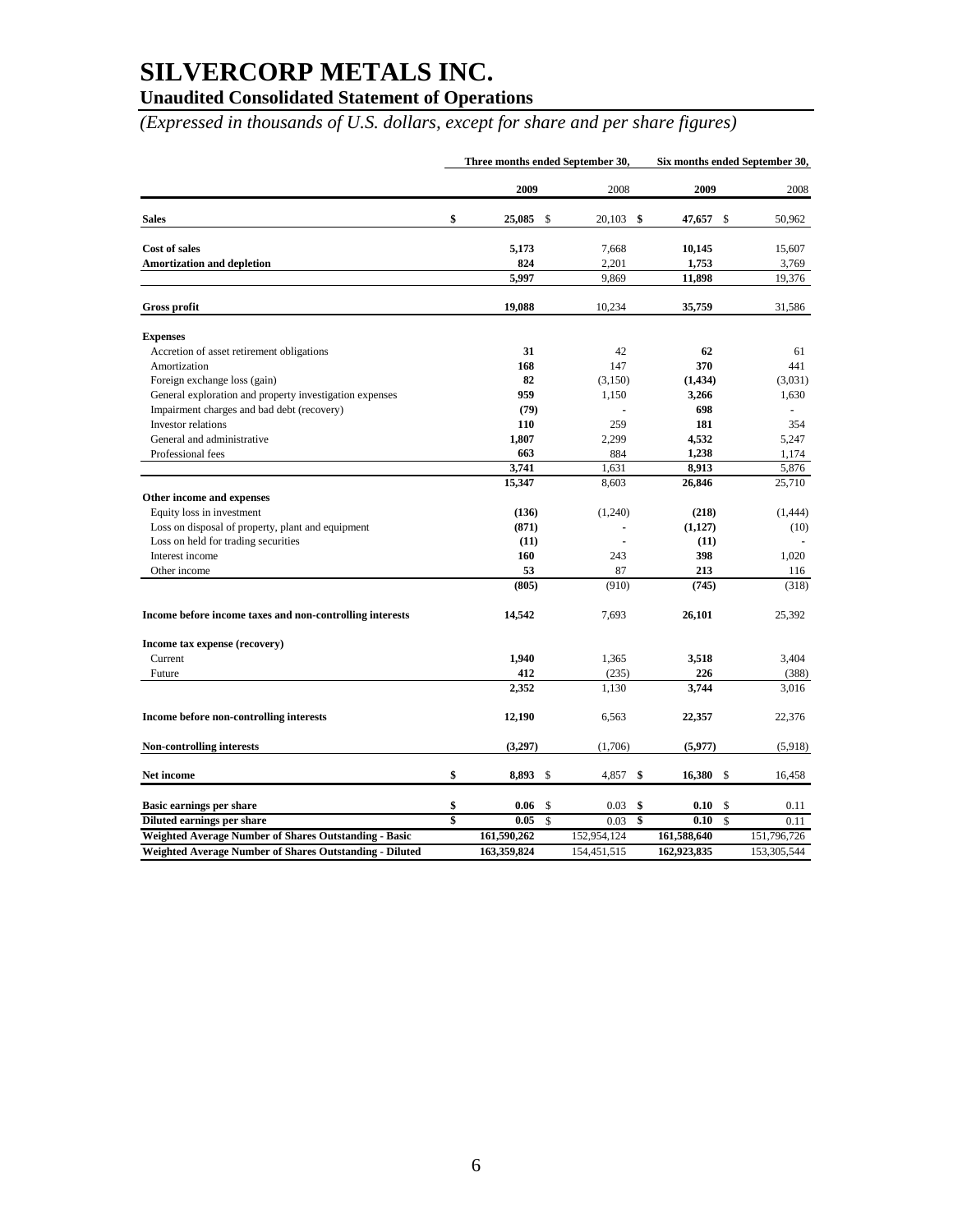### **Unaudited Consolidated Statements of Comprehensive Income**

*(Expressed in thousands of U.S. dollars)* 

|                                                                                             | Three months ended September 30, |              | Six months ended September 30, |         |  |
|---------------------------------------------------------------------------------------------|----------------------------------|--------------|--------------------------------|---------|--|
|                                                                                             | 2009                             | 2008         | 2009                           | 2008    |  |
| Net income                                                                                  | 8,893 \$                         | $4,857$ \$   | $16,380$ \$                    | 16,458  |  |
| Other comprehensive income (loss), net of taxes:                                            |                                  |              |                                |         |  |
| Unrealized gain (loss) on available for sale securities                                     | 34                               |              | 34                             | (64)    |  |
| Reclassification adjustment for losses included in income (net of tax)                      |                                  |              | 195                            |         |  |
| Unrealized exchange gain (loss) on translation of self-sustaining foreign operations        | (3,457)                          | (1,277)      | (10,607)                       | 549     |  |
| Unrealized exchange gain (loss) on translation of functional currency to reporting currency | 12,692                           | (7,949)      | 27,610                         | (6,291) |  |
| Other comprehensive income (loss)                                                           | 9.269                            | (9.221)      | 17,232                         | (5,806) |  |
| Comprehensive income (loss)                                                                 | 18.162                           | $(4,364)$ \$ | <b>33,612</b> \$               | 10.652  |  |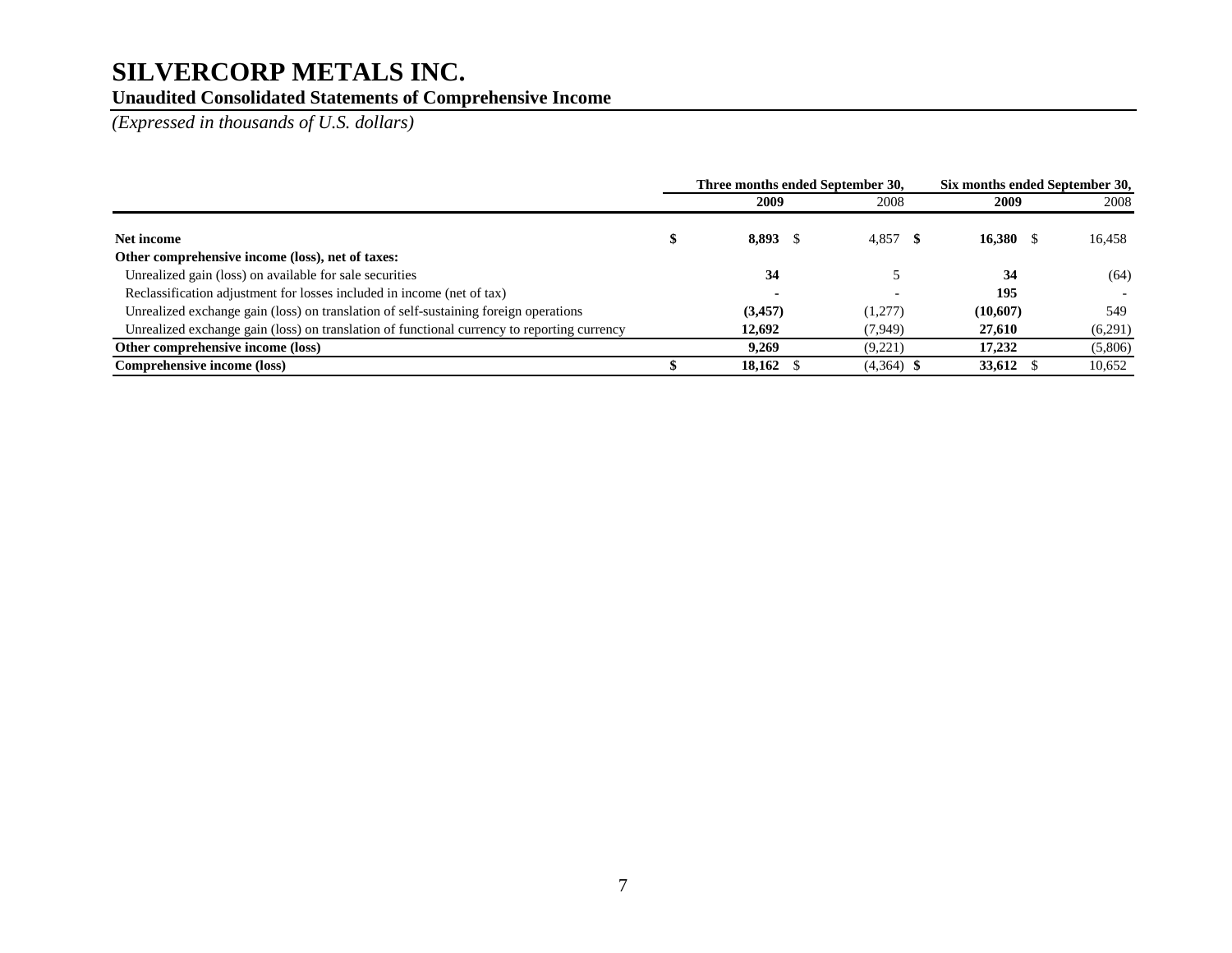### **Unaudited Consolidated Statements of Cash Flows**

*(Expressed in thousands of U.S. dollars)* 

|                                                              | Three months ended September 30, |      |            |      | Six months ended September 30, |    |           |
|--------------------------------------------------------------|----------------------------------|------|------------|------|--------------------------------|----|-----------|
|                                                              | 2009                             |      | 2008       |      | 2009                           |    | 2008      |
| Cash provided by (used for)                                  |                                  |      |            |      |                                |    |           |
| <b>Operating activities</b>                                  |                                  |      |            |      |                                |    |           |
| Net income for the period                                    | \$<br>8,893 \$                   |      | 4,857      | \$   | 16.380                         | -S | 16,458    |
| Add (deduct) items not affecting cash:                       |                                  |      |            |      |                                |    |           |
| Accretion of asset retirement obligations                    | 31                               |      | 42         |      | 62                             |    | 61        |
| Amortization                                                 | 992                              |      | 2,348      |      | 2,123                          |    | 4,210     |
| <b>Equity Investment loss</b>                                | 136                              |      | 1,240      |      | 218                            |    | 1,444     |
| Future income tax expenses (recovery)                        | 412                              |      | (235)      |      | 226                            |    | (388)     |
| Impairment charges and bad debt                              | (79)                             |      |            |      | 698                            |    |           |
| Loss on held for trading securities                          | 11                               |      |            |      | 11                             |    |           |
| Loss on disposal of property, plant, and equipment           | 871                              |      |            |      | 1,127                          |    | 9         |
| Inventory write-down                                         |                                  |      | 368        |      |                                |    | 368       |
| Non-controlling interests                                    | 3,297                            |      | 1,706      |      | 5,977                          |    | 5,918     |
| Stock-based compensation                                     | 509                              |      | 701        |      | 899                            |    | 1,268     |
| Unrealized foreign exchange loss (gain)                      | 498                              |      |            |      | (1,018)                        |    |           |
|                                                              | 15,571                           |      | 11,027     |      | 26,703                         |    | 29,348    |
| Net change in non-cash working capital                       |                                  |      |            |      |                                |    |           |
| Accounts receivable and prepaids                             | (22)                             |      | 5,669      |      | 111                            |    | 13        |
| Inventory                                                    | (1,359)                          |      | (394)      |      | (2,308)                        |    | (2, 419)  |
| Restricted cash                                              |                                  |      | ä,         |      | 732                            |    |           |
| Accounts payable and accrued liabilities                     | 1,039                            |      | (3,603)    |      | 1,425                          |    | 1,521     |
| Income tax payable                                           | 210                              |      | (355)      |      | (2,126)                        |    | (714)     |
| Deposits received                                            | 477                              |      | (627)      |      | 1,763                          |    | (869)     |
| Cash provided by operating activities                        | 15,916                           |      | 11,717     |      | 26,300                         |    | 26,880    |
|                                                              |                                  |      |            |      |                                |    |           |
| <b>Investing activities</b>                                  |                                  |      |            |      |                                |    |           |
| Acquisition, exploration and development expenditures        | (5,568)                          |      | (14, 128)  |      | (7,740)                        |    | (35, 406) |
| Acquisition of property, plant, and equipment                | (419)                            |      | (4,937)    |      | (808)                          |    | (8,610)   |
| Purchase of long term investments                            | (1,323)                          |      |            |      | (1,323)                        |    |           |
| Decrease (increase) of short term investments                | (4,772)                          |      | 19,791     |      | (720)                          |    | 24,854    |
| Decrease (increase) in long term prepaids                    | (1,579)                          |      | (2,381)    |      | (1,999)                        |    | 576       |
| Proceeds from disposal of property, plant, and equipment     | 119                              |      |            |      | 120                            |    |           |
| Cash used in investing activities                            | (13, 542)                        |      | (1,655)    |      | (12, 470)                      |    | (18, 586) |
| <b>Financing activities</b>                                  |                                  |      |            |      |                                |    |           |
| Repayment from (advance to) related parties                  | (84)                             |      | 1,161      |      | (104)                          |    | 1,269     |
| Bank loan                                                    |                                  |      |            |      | 2,927                          |    |           |
| Repayment of bankers acceptance                              |                                  |      |            |      | (658)                          |    |           |
| Distribution to non-controlling interest shareholder         | (3,293)                          |      | (11,180)   |      | (3,293)                        |    | (11,180)  |
| Cash dividends distributed                                   | (2,762)                          |      | L,         |      | (5, 532)                       |    |           |
| Share subscriptions for cash, net of commission and expenses | 57                               |      |            |      | 57                             |    | 21        |
| Repurchase of shares to treasury for cancellation            |                                  |      | (4, 397)   |      |                                |    | (9,052)   |
| Cash used in financing activities                            | (6,082)                          |      | (14, 416)  |      | (6,603)                        |    | (18, 942) |
|                                                              |                                  |      |            |      |                                |    |           |
| Effect of exchange rate changes on cash and cash equivalents | (220)                            |      | (1,744)    |      | 1,119                          |    | 49        |
| Increased (decrease) in cash and cash equivalents            | (3,928)                          |      | (6,098)    |      | 8,346                          |    | (10.599)  |
| Cash and cash equivalents, beginning of period               | 53,744                           |      | 42,592     |      | 41,470                         |    | 47,093    |
|                                                              |                                  |      |            |      |                                |    |           |
| Cash and cash equivalents, end of period                     | \$<br>49,816 \$                  |      | 36,494 \$  |      | 49,816 \$                      |    | 36,494    |
| <b>Supplemental information:</b>                             |                                  |      |            |      |                                |    |           |
| Interest paid                                                | \$<br>137S                       |      | $30*$      |      | 139                            | \$ | 30        |
| Income tax paid                                              | \$<br>$1,681$ \$                 |      | $2,109$ \$ |      | 5,659                          | \$ | 4,149     |
| Non-cash investing activities:                               |                                  |      |            |      |                                |    |           |
| Common shares issued for mineral rights and properties       | \$                               | $-5$ |            | - \$ | - \$                           |    | 36,485    |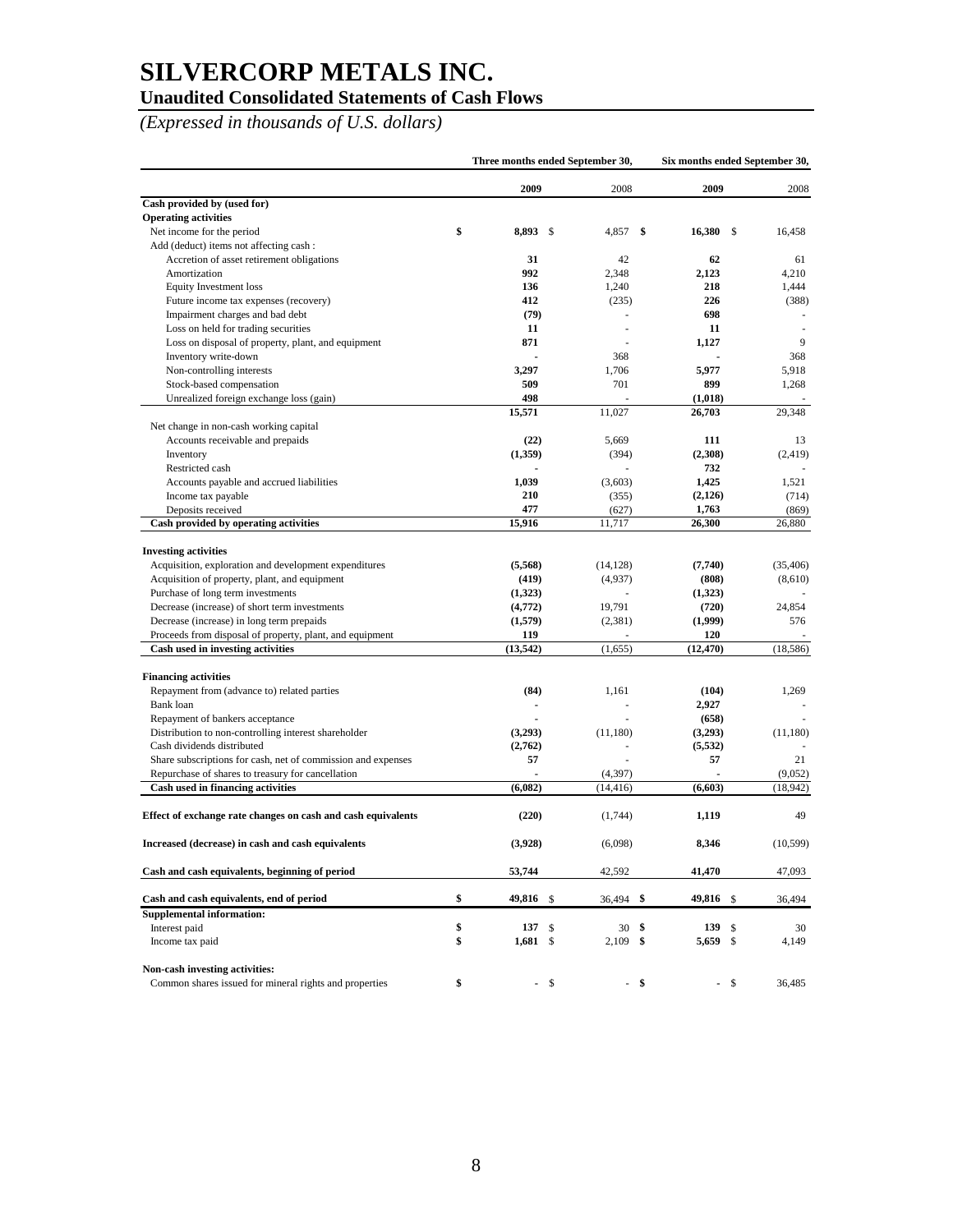### Unaudited Consolidated Statements of Shareholders' Equity

*(Expressed in thousands of U.S. dollars, except for numbers of shares figures)* 

|                                                                          | Share capital       |              |                          |          |                                                        |                                   |                                  |
|--------------------------------------------------------------------------|---------------------|--------------|--------------------------|----------|--------------------------------------------------------|-----------------------------------|----------------------------------|
|                                                                          | Number of<br>shares | Amount       | Contributed<br>surplus   | Reserves | Accumulated<br>other<br>comprehensive<br>income (loss) | Retained<br>earnings<br>(deficit) | Total<br>shareholders'<br>equity |
| Balance, March 31, 2008                                                  | 149,416,476<br>-8   | 78,334<br>-S | 1,722<br>-S              | 2,078    | 14,122<br>- \$<br>-S                                   | 52,736                            | 148,992<br>- \$                  |
| Options exercised                                                        | 4,482               | 35           | (13)                     |          |                                                        |                                   | 22                               |
| Shares issued for property                                               | 4,532,543           | 36,485       |                          |          |                                                        |                                   | 36,485                           |
| Financing                                                                | 10,000,000          | 24,205       |                          |          |                                                        |                                   | 24,205                           |
| Net of share issuance costs                                              |                     | (1,570)      |                          |          |                                                        |                                   | (1,570)                          |
| Cancellation of shares under normal course issuer bid                    | (2,366,500)         | (1,885)      | (47)                     |          |                                                        | (7, 542)                          | (9, 474)                         |
| Stock-based compensation                                                 |                     |              | 2,102                    |          |                                                        |                                   | 2,102                            |
| Unrealized loss on available for sale securities                         |                     |              |                          |          | (155)                                                  |                                   | (155)                            |
| Appropriation to reserves                                                |                     |              | $\overline{\phantom{a}}$ | 29,815   |                                                        | (29, 815)                         |                                  |
| Cash dividends declared and distributed                                  |                     |              |                          |          |                                                        | (8,030)                           | (8,030)                          |
| Loss of the period                                                       |                     |              |                          |          |                                                        | (15,997)                          | (15,997)                         |
| Unrealized gain on translation of self-sustaining operation              |                     |              |                          |          | 11,270                                                 |                                   | 11,270                           |
| Unrealized loss on translation functional currency to reporting currency |                     |              |                          |          | (35, 404)                                              |                                   | (35, 404)                        |
| Balance, March 31, 2009                                                  | 161,587,001         | 135,604      | 3,764                    | 31,893   | (10, 167)                                              | (8,648)                           | 152,446                          |
| Options exercised                                                        | 300,000             | 114          | (57)                     |          |                                                        |                                   | 57                               |
| Stock-based compensation                                                 |                     |              | 899                      |          |                                                        |                                   | 899                              |
| Unrealized gain on available for sale securities                         |                     |              |                          |          | 34                                                     |                                   | 34                               |
| Reclassification adjustment for losses included in income (net of tax)   |                     |              |                          |          | 195                                                    |                                   | 195                              |
| Cash dividends declared and distributed                                  |                     |              |                          |          |                                                        | (5,790)                           | (5,790)                          |
| Income of the period                                                     |                     |              |                          |          |                                                        | 16,380                            | 16,380                           |
| Unrealized loss on translation of self-sustaining operation              |                     |              |                          |          | (10,607)                                               |                                   | (10,607)                         |
| Unrealized gain on translation functional currency to reporting currency |                     |              |                          |          | 27,610                                                 |                                   | 27,610                           |
| Balance, September 30, 2009                                              | 161,887,001         | 135,718<br>S | 4,606<br>-S              | 31,893   | 7,065<br>\$<br>S                                       | 1,942                             | 181,224<br>- \$                  |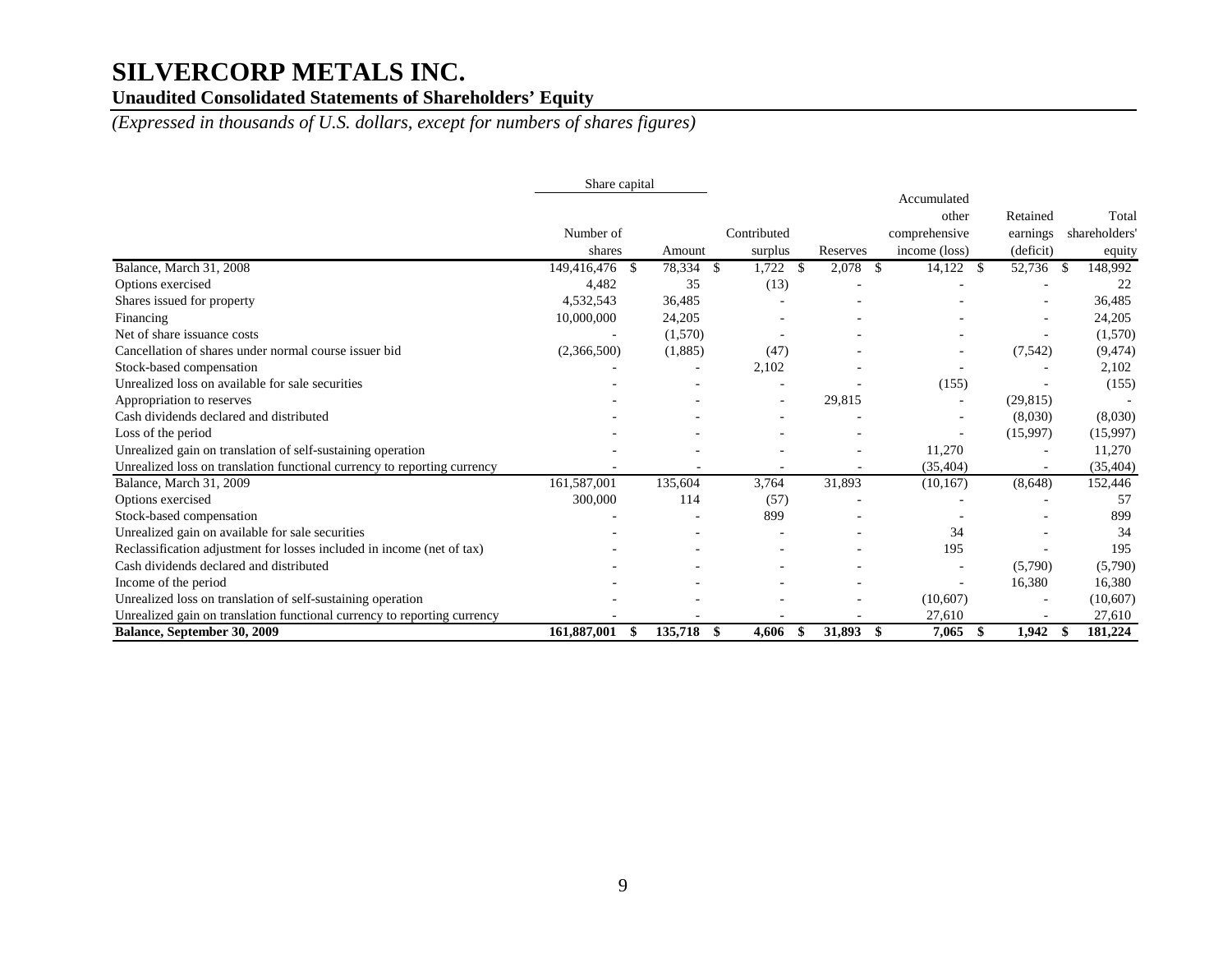*The following table summarizes historical operating information for each mine and consolidated totals for the quarter ended September 30, 2009:*

|                                                                   |                | Three months ended September 30, 2009 |                |                          |                |  |  |
|-------------------------------------------------------------------|----------------|---------------------------------------|----------------|--------------------------|----------------|--|--|
|                                                                   | <b>YING</b>    | <b>HPG</b>                            | <b>TLP</b>     | LM                       | Consolidation  |  |  |
| <b>Production Data</b>                                            |                |                                       |                |                          |                |  |  |
| <b>Mine Data</b>                                                  |                |                                       |                |                          |                |  |  |
| Ore Mined (tonne)                                                 |                |                                       |                |                          |                |  |  |
| <b>Direct Smelting Ores (tonne)</b>                               | 3,550          | 37                                    | $\overline{2}$ |                          | 3,589          |  |  |
| <b>Stockpiled Ores</b> (tonne)                                    | 79,713         | 5,008                                 | 7,545          | 6,606                    | 98,872         |  |  |
|                                                                   | 83,263         | 5,045                                 | 7,547          | 6,606                    | 102,461        |  |  |
| Run of Mine Ore (tonne)                                           |                |                                       |                |                          |                |  |  |
| <b>Direct Smelting Ores (tonne)</b>                               | 3,550          | 37                                    | $\mathbf{2}$   |                          | 3,589          |  |  |
| <b>Stockpiled Ores Milled (tonne)</b>                             | 80.657         | 8.034                                 | 886            | 606                      | 90,183         |  |  |
|                                                                   | 84,207         | 8,071                                 | 888            | 606                      | 93,772         |  |  |
| Mining cost per tonne of ore mined $(\$)$                         | 54.71          | 75.41                                 | 74.56          | 91.50                    | 57.05          |  |  |
| Cash mining cost per tonne of ore mined (\$)                      | 46.16          | 70.47                                 | 70.46          | 83.20                    | 49.48          |  |  |
| Non cash mining cost per tonne of ore mined (\$)                  | 8.55           | 4.94                                  | 4.10           | 8.30                     | 7.57           |  |  |
| Unit shipping costs (\$)                                          | 3.45           | 3.58                                  | 3.16           | 2.72                     | 3.39           |  |  |
| Milling cost per tonne of ore milled (\$)                         | 10.16          | 14.14                                 | 8.71           | 10.45                    | 10.06          |  |  |
| Cash milling cost per tonne of ore milled (\$)                    | 9.19           | 13.18                                 | 7.68           | 9.45                     | 9.09           |  |  |
| Non cash milling cost per tonne of ore milled (\$)                | 0.96           | 0.97                                  | 1.02           | 1.00                     | 0.97           |  |  |
|                                                                   |                |                                       |                |                          |                |  |  |
| <b>Average Production Cost</b>                                    |                |                                       |                |                          |                |  |  |
| Silver $(§ per ounce)$                                            | 2.53<br>110.57 | 3.77<br>268.51                        | 3.46           | 10.81                    | 2.63<br>149.85 |  |  |
| Gold (\$ per ounce)<br><b>Lead</b> ( $$per pound$ )               | 0.16           | 0.23                                  | 0.23           | 0.78                     | 0.16           |  |  |
| <b>Zinc</b> $(\$ per pound)$                                      | 0.12           | 0.11                                  |                |                          | 0.13           |  |  |
|                                                                   |                |                                       |                |                          |                |  |  |
| Total production cost per ounce of Silver (\$)                    | (5.51)         | (11.75)                               | (3.43)         | 11.34                    | (5.61)         |  |  |
| Total cash cost per ounce of Silver (\$)                          | (6.24)         | (12.22)                               | (3.64)         | 10.85                    | (6.33)         |  |  |
| <b>Total Recovery of the Run of Mine Ores</b>                     |                |                                       |                |                          |                |  |  |
| Silver $(%$                                                       | 92.8           | 87.1                                  | 81.7           | 77.3                     | 92.6           |  |  |
| Lead $(%$                                                         | 96.6           | 90.9                                  | 85.6           | 64.5                     | 96.1           |  |  |
| Zinc $( %)$                                                       | 71.2           | 63.4                                  |                |                          | 70.9           |  |  |
| <b>Head Grades of Run of Mine Ores</b>                            |                |                                       |                |                          |                |  |  |
| Silver (gram/tonne)                                               | 452.5          | 134.9                                 | 107.7          | 281.0                    | 421.1          |  |  |
| Lead $(%$                                                         | 8.1            | 5.7                                   | 4.9            | 4.2                      | 7.9            |  |  |
| Zinc $(%$                                                         | 3.0            | 0.9                                   | ä,             |                          | 2.8            |  |  |
| <b>Sales Data</b>                                                 |                |                                       |                |                          |                |  |  |
| <b>Metal Sales</b>                                                |                |                                       |                |                          |                |  |  |
| Silver (in thousands of ounce)                                    | 1.107          | 32                                    | 7              | 4                        | 1.150          |  |  |
| <b>Gold</b> (in thousands of ounce)                               | 0.1            | 0.2                                   |                |                          | 0.3            |  |  |
| <b>Lead</b> (in thousands of pound)                               | 14,084         | 987                                   | 93             | 35                       | 15,199         |  |  |
| Zinc (in thousands of pound)                                      | 3,707          | 96                                    | $\overline{a}$ | $\overline{\phantom{a}}$ | 3,803          |  |  |
| <b>Metal Sales</b>                                                |                | 328                                   | 83             |                          |                |  |  |
| Silver $(S)$<br>Gold $(\$)$                                       | 12,178<br>48   | 140                                   | ÷.             | 46                       | 12,635<br>188  |  |  |
| Lead $(\$)$                                                       | 9,546          | 613                                   | 72             | 28                       | 10,259         |  |  |
| Zinc $(S)$                                                        | 1,974          | 29                                    |                |                          | 2,003          |  |  |
|                                                                   | 23,746         | 1,110                                 | 155            | 74                       | 25,085         |  |  |
| Average Selling Price, Net of Value Added Tax and Smelter Charges |                |                                       |                |                          |                |  |  |
| Silver $(§ per ounce)$                                            | 11.00          | 10.15                                 | 11.68          | 11.35                    | 10.99          |  |  |
| Gold (\$ per ounce)                                               | 480.00         | 723.71                                |                |                          | 626.67         |  |  |
| <b>Lead</b> ( $$per pound$ )                                      | 0.68           | 0.62                                  | 0.78           | 0.82                     | 0.67           |  |  |
| <b>Zinc</b> $(S$ per pound)                                       | 0.53           | 0.30                                  |                |                          | 0.53           |  |  |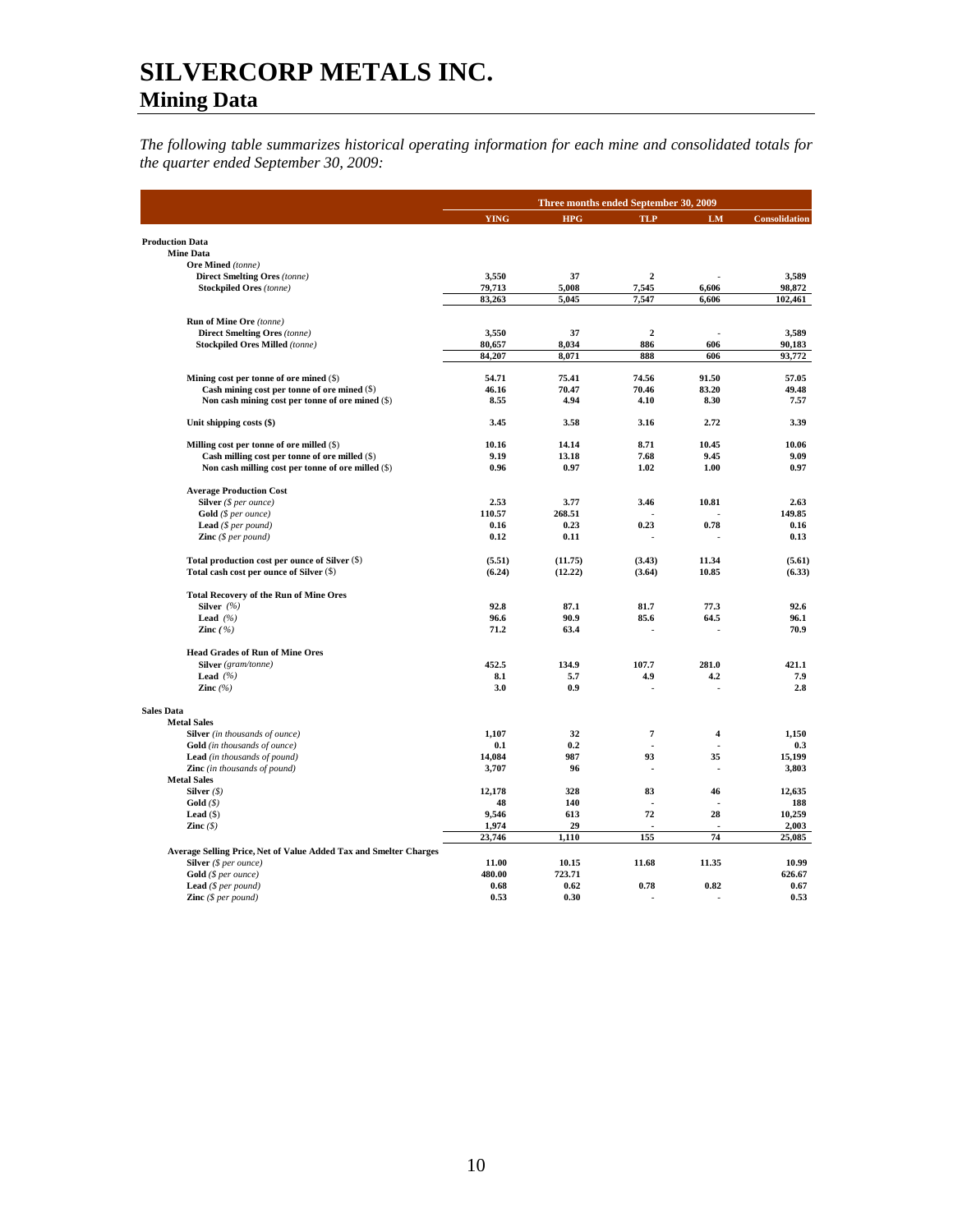*The following table summarizes historical operating information for each mine and consolidated totals for the quarter ended September 30, 2008:* 

|                                                                            |              | Three months ended September 30, 2008 |               |        |                         |  |
|----------------------------------------------------------------------------|--------------|---------------------------------------|---------------|--------|-------------------------|--|
|                                                                            | <b>YING</b>  | <b>HPG</b>                            | <b>TLP</b>    |        | <b>LM</b> Consolidation |  |
| <b>Production Data</b>                                                     |              |                                       |               |        |                         |  |
| <b>Mine Data</b>                                                           |              |                                       |               |        |                         |  |
| <b>Ore Mined</b> (tonne)                                                   |              |                                       |               |        |                         |  |
| <b>Direct Smelting Ores</b> (tonne)                                        | 2,387        | 135                                   | 34            | 15     | 2,571                   |  |
| <b>Stockpiled Ores</b> (tonne)                                             | 71,456       | 17,302                                | 22,333        | 10,872 | 121,963                 |  |
|                                                                            | 73,843       | 17,437                                | 22,367        | 10,887 | 124,534                 |  |
| Run of Mine Ore (tonne)                                                    |              |                                       |               |        |                         |  |
| <b>Direct Smelting Ores (tonne)</b>                                        | 2,387        | 135                                   | 34            | 15     | 2,571                   |  |
| <b>Stockpiled Ores Milled (tonne)</b>                                      | 69,492       | 19,233                                | 28,532        | 8,441  | 125,698                 |  |
|                                                                            | 71,879       | 19,368                                | 28,566        | 8,456  | 128,269                 |  |
| Mining cost per tonne of ore mined (\$)                                    | 72.85        | 66.64                                 | 59.02         | 77.90  | 69.94                   |  |
| Cash mining cost per tonne of ore mined (\$)                               | 55.71        | 48.48                                 | 43.54         | 53.60  | 52.33                   |  |
| Non cash mining cost per tonne of ore mined (\$)                           | 17.14        | 18.16                                 | 15.48         | 24.30  | 17.61                   |  |
| Unit shipping costs (\$)                                                   | 3.46         | 4.57                                  | 1.75          | 6.28   | 3.44                    |  |
| Milling cost per tonne of ore milled (\$)                                  | 12.24        | 13.82                                 | 13.33         | 11.71  | 12.45                   |  |
| Cash milling cost per tonne of ore milled (\$)                             | 11.24        | 13.21                                 | 12.20         | 11.71  | 11.55                   |  |
| Non cash milling cost per tonne of ore milled (\$)                         | 1.00         | 0.62                                  | 1.13          |        | 0.91                    |  |
| <b>Average Production Cost</b>                                             |              |                                       |               |        |                         |  |
| Silver (\$ per ounce)                                                      | 4.46         | 5.21                                  | 17.30         | 8.95   | 5.89                    |  |
| Gold (\$ per ounce)                                                        | 145.87       | 334.67                                | 581.06        | 416.80 | 304.74                  |  |
| <b>Lead</b> ( $$per pound$ )                                               | 0.31         | 0.38                                  | 1.04          | 0.36   | 0.40                    |  |
| <b>Zinc</b> $(\$ per pound)$                                               | 0.15         | 0.19                                  | ÷             | ÷,     | 0.20                    |  |
| Total production cost per ounce of Silver (\$)                             | (3.44)       | (5.80)                                | 20.55         | 8.39   | (0.06)                  |  |
| Total cash cost per ounce of Silver (\$)                                   | (5.14)       | (10.48)                               | 14.34         | 4.17   | (2.65)                  |  |
| <b>Total Recovery of the Run of Mine Ores</b>                              |              |                                       |               |        |                         |  |
| Silver $(%$                                                                | 91.3         | 84.0                                  | 82.8          | 88.8   | 89.5                    |  |
| Lead $(%$                                                                  | 95.6         | 93.0                                  | 79.1          | 89.4   | 93.4                    |  |
| Zinc $( %)$                                                                | 68.2         | 68.5                                  |               |        | 68.2                    |  |
| <b>Head Grades of Run of Mine Ores</b>                                     |              |                                       |               |        |                         |  |
| Silver (gram/tonne)                                                        | 331.2        | 134.6                                 | 140.3         | 309.7  | 257.6                   |  |
| Lead $(%$                                                                  | 6.0          | 4.2                                   | 2.0           | 2.4    | 4.6                     |  |
| Zinc $(%$                                                                  | 2.5          | 0.9                                   | ÷             |        | 1.5                     |  |
| <b>Sales Data</b>                                                          |              |                                       |               |        |                         |  |
| <b>Metal Sales</b>                                                         |              |                                       |               |        |                         |  |
| Silver (in thousands of ounce)                                             | 622<br>0.1   | 55<br>0.3                             | 79<br>0.1     | 93     | 849<br>0.5              |  |
| <b>Gold</b> (in thousands of ounce)<br><b>Lead</b> (in thousands of pound) | 8,096        | 1,312                                 | 898           | 358    | 10,665                  |  |
| <b>Zinc</b> (in thousands of pound)                                        | 2,301        | 53                                    |               |        | 2,354                   |  |
| <b>Metal Sales</b>                                                         |              |                                       |               |        |                         |  |
| Silver $(\$)$                                                              | 7,493        | 569                                   | 1,001         | 1,121  | 10,184                  |  |
| Gold(S)                                                                    | 8            | 227                                   | 15            | 28     | 278                     |  |
| Lead $(\$)$                                                                | 6,847        | 978                                   | 684           | 173    | 8,682                   |  |
| Zinc $(S)$                                                                 | 939          | 20                                    |               |        | 959                     |  |
|                                                                            | 15,286       | 1,795                                 | 1,700         | 1,322  | 20,103                  |  |
| Average Selling Price, Net of Value Added Tax and Smelter Charges          |              |                                       |               |        |                         |  |
| <b>Silver</b> ( $$ per ounce$ )                                            | 12.04        | 10.31                                 | 12.64         | 12.08  | 11.99                   |  |
| Gold (\$ per ounce)                                                        | 394.23       | 688.87<br>0.75                        | 424.5<br>0.76 | 0.48   | 617.78                  |  |
| <b>Lead</b> ( $$per pound$ )<br><b>Zinc</b> $(S \text{ per pound})$        | 0.85<br>0.41 | 0.37                                  |               |        | 0.81<br>0.41            |  |
|                                                                            |              |                                       |               |        |                         |  |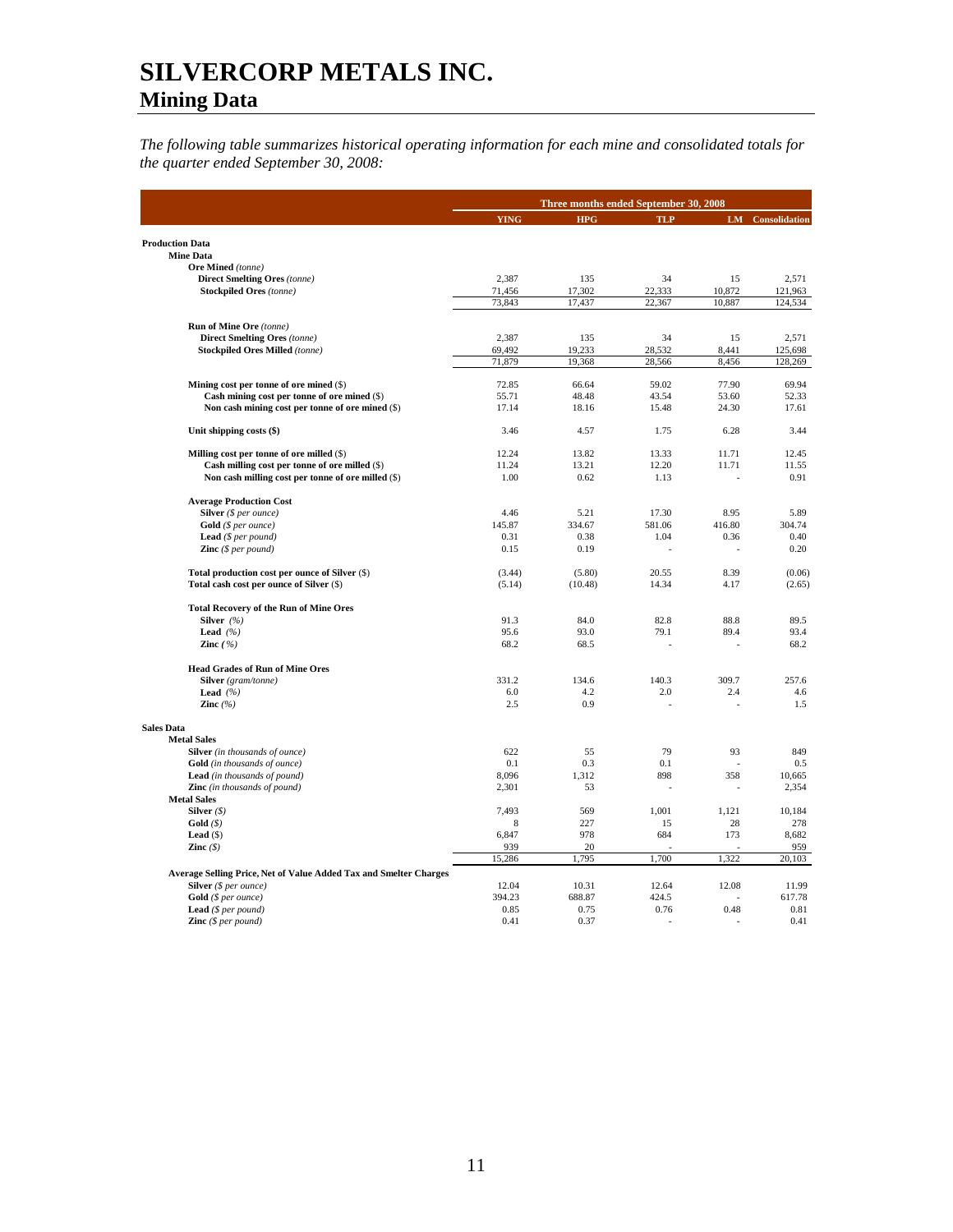*The following table summarizes historical operating information for each mine and consolidated totals for the six months ended September 30, 2009:* 

|                                                                                             | <b>YING</b> | <b>HPG</b> | <b>TLP</b> | LM     | Consolidation |
|---------------------------------------------------------------------------------------------|-------------|------------|------------|--------|---------------|
|                                                                                             |             |            |            |        |               |
| <b>Production Data</b>                                                                      |             |            |            |        |               |
| <b>Mine Data</b>                                                                            |             |            |            |        |               |
| <b>Ore Mined</b> (tonne)<br><b>Direct Smelting Ores (tonne)</b>                             | 7,323       | 144        | 8          |        | 7,475         |
| <b>Stockpiled Ores (tonne)</b>                                                              | 162,188     | 14,471     | 11,729     | 10,522 | 198,910       |
|                                                                                             | 169,511     | 14,615     | 11,737     | 10,522 | 206,385       |
|                                                                                             |             |            |            |        |               |
| Run of Mine Ore (tonne)                                                                     |             |            |            |        |               |
| <b>Direct Smelting Ores (tonne)</b>                                                         | 7,323       | 144        | 8          |        | 7,475         |
| Ores Milled (tonne)                                                                         | 157,987     | 15,441     | 1,531      | 1,079  | 176,038       |
|                                                                                             | 165,310     | 15,585     | 1,539      | 1,079  | 183,513       |
| Mining cost per tonne of ore mined (\$)                                                     | 53.77       | 47.86      | 69.92      | 64.42  | 54.81         |
| Cash mining cost per tonne of ore mined (\$)                                                | 44.26       | 46.15      | 65.93      | 63.19  | 46.59         |
| Non cash mining cost per tonne of ore mined (\$)                                            | 9.51        | 1.71       | 3.99       | 1.23   | 8.22          |
|                                                                                             |             |            |            |        |               |
| Unit shipping costs(\$)                                                                     | 3.50        | 3.57       | 2.99       | 2.72   | 3.44          |
|                                                                                             | 11.13       | 12.54      | 11.41      | 10.45  | 11.16         |
| Milling cost per tonne of ore milled (\$)<br>Cash milling cost per tonne of ore milled (\$) | 10.13       | 11.54      | 10.35      | 9.45   | 10.17         |
| Non cash milling cost per tonne of ore milled (\$)                                          | 0.99        | 1.01       | 1.05       | 1.00   | 0.99          |
|                                                                                             |             |            |            |        |               |
| <b>Average Production Cost</b>                                                              |             |            |            |        |               |
| Silver (\$ per ounce)                                                                       | 2.52        | 3.93       | 2.51       | 7.50   | 2.60          |
| Gold (\$ per ounce)                                                                         | 116.39      | 253.50     |            |        | 147.21        |
| <b>Lead</b> ( $$per pound$ )                                                                | 0.15        | 0.23       | 0.16       | 0.49   | 0.15          |
| <b>Zinc</b> $(S \text{ per pound})$                                                         | 0.12        | 0.16       |            |        | 0.12          |
| Total production cost per ounce of Silver (\$)                                              | (4.84)      | (10.56)    | (4.29)     | 6.00   | (4.94)        |
| Total cash cost per ounce of Silver (\$)                                                    | (5.61)      | (11.00)    | (4.43)     | 5.81   | (5.70)        |
| <b>Total Recovery of the Run of Mine Ores</b>                                               |             |            |            |        |               |
| Silver $(%$                                                                                 | 93.1        | 86.9       | 84.6       | 84.1   | 92.8          |
| Lead $(%$                                                                                   | 96.5        | 93.5       | 89.8       | 64.6   | 96.2          |
| Zinc $(%)$                                                                                  | 73.7        | 70.3       |            |        | 73.6          |
|                                                                                             |             |            |            |        |               |
| <b>Head Grades of Run of Mine Ores</b><br>Silver (gram/tonne)                               | 470.0       | 138.0      | 95.5       | 347.2  | 437.9         |
| Lead $(%$                                                                                   | 8.6         | 6.1        | 5.3        | 5.3    | 8.3           |
| Zinc $(%$                                                                                   | 3.0         | 1.1        |            |        | 2.8           |
|                                                                                             |             |            |            |        |               |
| <b>Sales Data</b>                                                                           |             |            |            |        |               |
| <b>Metal Sales</b>                                                                          |             |            |            |        |               |
| Silver (in thousands of ounce)                                                              | 2,241       | 61         | 14         | 10     | 2,326         |
| Gold (in thousands of ounce)                                                                | 0.2         | 0.4        |            |        | 0.6           |
| Lead (in thousands of pound)                                                                | 29,101      | 1,870      | 190        | 80     | 31,242        |
| Zinc (in thousands of pound)                                                                | 7,286       | 253        |            | Ĩ.     | 7,539         |
| <b>Metal Sales</b><br>Silver $(S)$                                                          | 23,406      | 605        | 149        | 99     | 24,259        |
| Gold(S)                                                                                     | 106         | 254        | 1          | 1      | 362           |
| Lead $($ )                                                                                  | 18,035      | 1,093      | 126        | 53     | 19,307        |
| Zinc $(\$)$                                                                                 | 3,626       | 103        |            |        | 3,729         |
|                                                                                             | 45,173      | 2,055      | 276        | 153    | 47,657        |
| Average Selling Price, Net of Value Added Tax and Smelter Charges                           |             |            |            |        |               |
| Silver (\$ per ounce)                                                                       | 10.44       | 10.00      | 10.35      | 10.09  | 10.43         |
| Gold (\$ per ounce)                                                                         | 481.82      | 645.69     |            |        | 589.58        |
| <b>Lead</b> ( $$per pound$ )                                                                | 0.62        | 0.58       | 0.66       | 0.66   | 0.62          |
| <b>Zinc</b> $(\$ per pound)$                                                                | 0.50        | 0.41       |            |        | 0.49          |